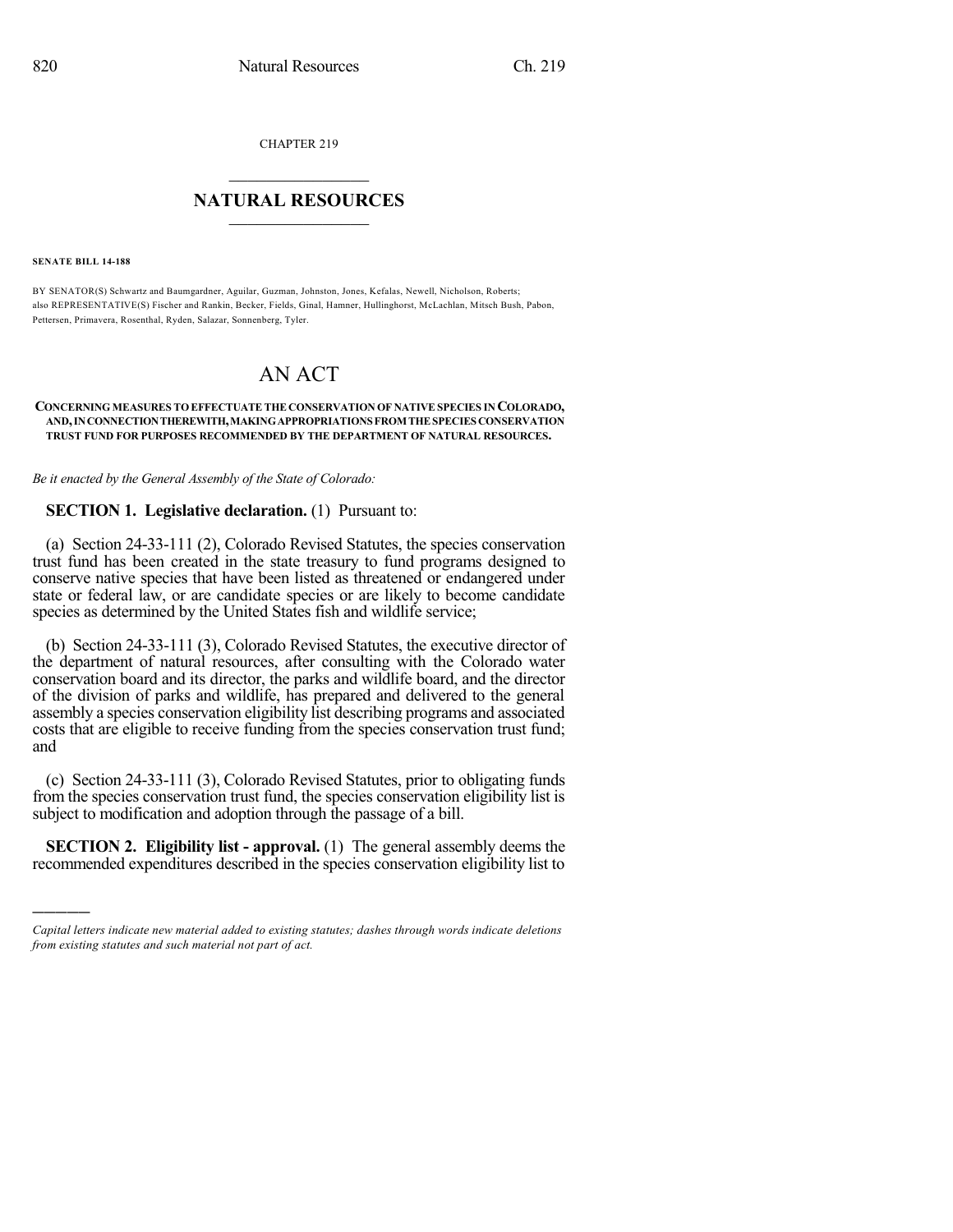be in the interest of the people of the state. The moneys specified in this subsection (1) are available in fiscal year 2014-15 and remain available for the designated purposes until they are fully expended:

(a) The executive director of the department of natural resourcesis authorized to obligate and expend six million five hundred thousand dollars (\$6,500,000) from the species conservation trust fund for the following activities, programs, and species in the following amounts:

| <b>PROGRAM / SPECIES</b>                                                         | <b>AMOUNT</b> |
|----------------------------------------------------------------------------------|---------------|
| (I) Selenium management program                                                  | \$500,000     |
| (II) Yampa basin nonnative species control<br>program                            | \$500,000     |
| (III) Morgan bottom infrastructure upgrade<br>and habitat restoration project    | \$500,000     |
| (IV) Native fish passage design and<br>construction at flood-affected diversions | \$500,000     |
| (V) Native terrestrial wildlife conservation                                     | \$638,000     |
| (VI) Native aquatic wildlife conservation                                        | \$1,012,000   |
| (VII) Colorado natural areas program                                             | \$350,000     |
| (VIII) Native species management,<br>monitoring, and propagation                 | \$1,000,000   |
| (IX) Federal endangered species act<br>litigation program                        | \$1,500,000   |
| Total authorization:                                                             | \$6,500,000   |

**SECTION 3.** In Colorado Revised Statutes, 39-29-109.3, **add** (2) (e) (VII), (2) (e) (VIII), (2) (e) (IX), (2) (e) (X), and (2) (e) (XI) as follows:

**39-29-109.3. Severance tax operational fund - repeal.** (2) Subject to the requirements of subsections (3) and (4) of this section, if the general assembly chooses not to spend up to one hundred percent of the moneys in the operational fund as specified in subsection (1) of this section, the state treasurer shall transfer the following:

(e) To the species conservation trust fund created in section 24-33-111 (2) (a), C.R.S., the following amounts:

(VII) (A) FOR THE STATE FISCAL YEAR COMMENCING JULY 1, 2014, SIX MILLION FIVE HUNDRED THOUSAND DOLLARS.

(B) THIS SUBPARAGRAPH (VII) IS REPEALED, EFFECTIVE JULY 1, 2016.